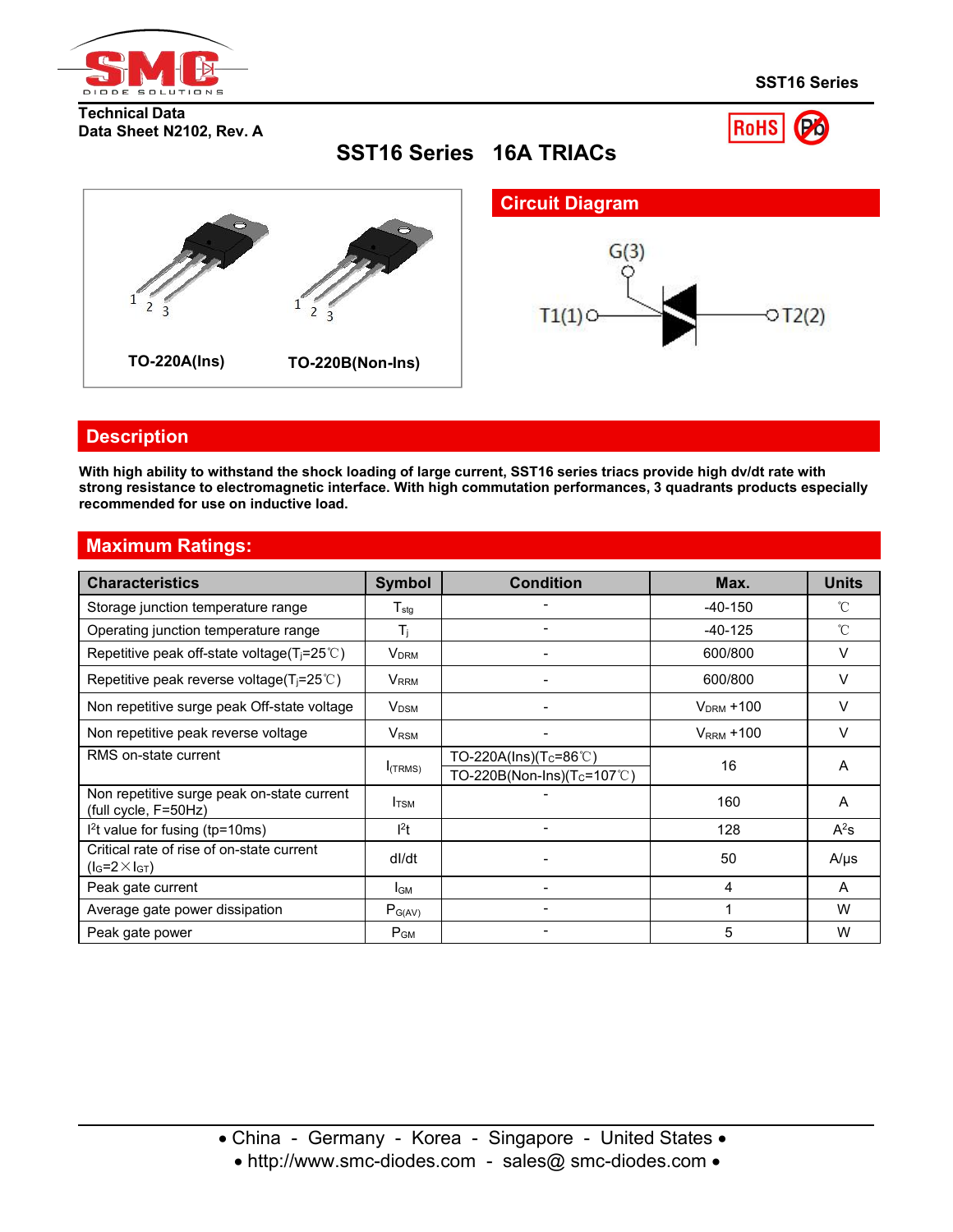

#### **Technical Data Data Sheet N2102, Rev. A**



# **Electrical Characteristics**(Tj=25℃ unless otherwise specified)

# 3 Quadrants

| <b>Test Condition</b>    |                                                         | Quadrant                                     |            | Value     | <b>Unit</b> |           |
|--------------------------|---------------------------------------------------------|----------------------------------------------|------------|-----------|-------------|-----------|
| <b>Symbol</b>            |                                                         |                                              |            | <b>BW</b> | <b>CW</b>   |           |
| Iст                      |                                                         | $\text{I}$ - $\text{II}$ - $\text{III}$      | <b>MAX</b> | 50        | 35          | mA        |
| $V_{GT}$                 | $V_D = 12V R_L = 33\Omega$                              | $\text{II}-\text{III}$                       | <b>MAX</b> | 1.3       |             | V         |
| $V_{GD}$                 | $V_D = V_{DRM} T_j = 125^{\circ}C R_L$<br>$=3.3K\Omega$ | $\mathbb{I}$ - $\mathbb{II}$ - $\mathbb{II}$ | <b>MIN</b> | 0.2       |             | V         |
|                          |                                                         | $\mathbb{H}$ -                               | <b>MAX</b> | 70        | 50          |           |
| ΙL.<br>$I_G = 1.2I_{GT}$ | П                                                       |                                              | 80         | 60        | mA          |           |
| Jн                       | $IT = 100mA$                                            |                                              | <b>MAX</b> | 60        | 40          | mA        |
| dV/dt                    | $V_D = 2/3V_{DRM}$ Gate Open T <sub>j</sub> =125°C      |                                              | <b>MIN</b> | 1000      | 500         | $V/\mu s$ |

#### 4 Quadrants

| Symbol<br><b>Test Condition</b> |                                                                         |                        |            | <b>Value</b> | <b>Unit</b> |           |
|---------------------------------|-------------------------------------------------------------------------|------------------------|------------|--------------|-------------|-----------|
|                                 |                                                                         | Quadrant               |            | B            | C           |           |
|                                 |                                                                         | $\text{II}-\text{III}$ | <b>MAX</b> | 50           | 25          | mA        |
| <b>I</b> GT                     | $V_D = 12V R_L = 33\Omega$                                              | IV                     |            | 70           | 50          |           |
| $V$ gt                          |                                                                         | <b>ALL</b>             | <b>MAX</b> | 1.5          |             | V         |
| $V_{GD}$                        | $V_D = V_{DRM} T_j = 125^{\circ}C$<br><b>ALL</b><br>$R_L = 3.3 K\Omega$ |                        | <b>MIN</b> | 0.2          |             | V         |
|                                 |                                                                         | $I$ -III-IV            | <b>MAX</b> | 70           | 50          |           |
| ΙL.                             | $I_G = 1.2I_{GT}$                                                       |                        |            | 100          | 80          | mA        |
| Iн.                             | $I_T = 100 \text{mA}$                                                   |                        | <b>MAX</b> | 60           | 40          | mA        |
| dV/dt                           | V <sub>D</sub> =2/3V <sub>DRM</sub> Gate Open T <sub>j</sub> =125°C     |                        | <b>MIN</b> | 500          | 200         | $V/\mu s$ |

# **Static Characteristics**

| Symbol          | <b>Parameter</b>              |                     | Value(MAX) | <b>Unit</b> |
|-----------------|-------------------------------|---------------------|------------|-------------|
| V <sub>TM</sub> | $ITM$ =22.5A tp=380µs         | ົi=25℃              | 1.5        |             |
| <b>IDRM</b>     | $V_D = V_{DRM} V_R = V_{RRM}$ | T <sub>i</sub> =25℃ |            | μA          |
| <b>IRRM</b>     |                               | Γ≔125℃              |            | mA          |

# **Thermal Resistances**

| Symbol     |                      | Condition        | <b>Value</b> | <b>Units</b>  |
|------------|----------------------|------------------|--------------|---------------|
|            | Junction to case(AC) | TO-220A(Ins)     |              | $\degree$ C/W |
| $Rth(j-c)$ |                      | TO-220B(Non-Ins) | ے. ا         | $\degree$ C/W |

• http://www.smc-diodes.com - sales@ smc-diodes.com •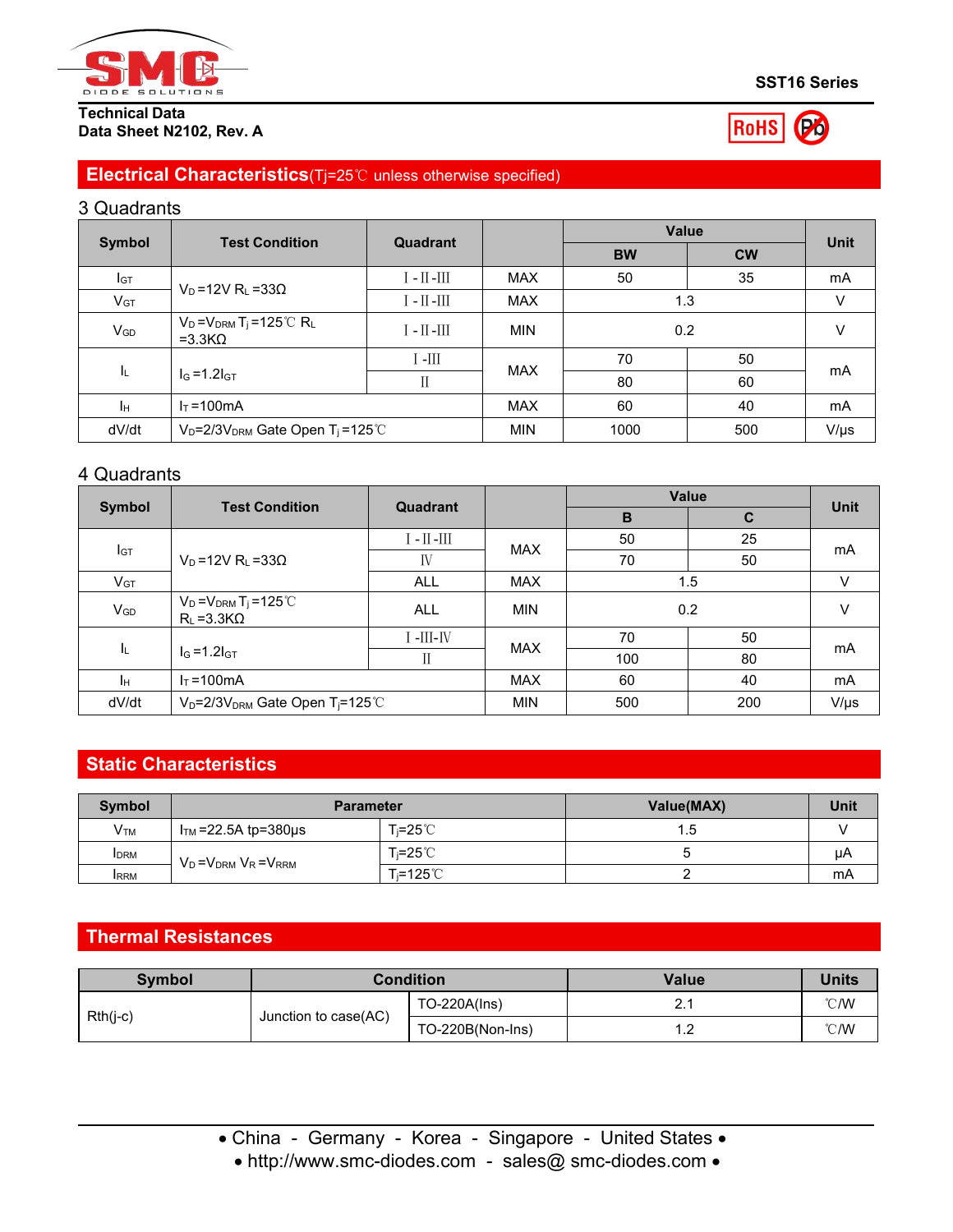

#### **Technical Data Data Sheet N2102, Rev. A**



### **Ordering Information**



| Device                                                   | Package            | <b>Shipping</b> |
|----------------------------------------------------------|--------------------|-----------------|
| SST16A-600CW, SST16A-600BW<br>SST16A-800CW, SST16A-800BW | $TO-220A(Ins)$     | 50pcs/ Tube     |
| SST16B-600CW, SST16B-600BW<br>SST16B-800CW, SST16B-800BW | $TO-220B(Non-Ins)$ | 50pcs/Tube      |

# **Marking Diagram**



#### Where XXXXX is YYWWL

| SST16A-800BW | $=$ Part name  |
|--------------|----------------|
| YY           | $=$ Year       |
| ww           | = Week         |
|              | $=$ Lot Number |

#### **Mechanical Dimensions TO-220A(Ins)**



| <b>SYMBOL</b>  | <b>Millimeters</b> |              |      | <b>Inches</b> |              |       |
|----------------|--------------------|--------------|------|---------------|--------------|-------|
|                | Min.               | Typ.         | Max. | Min.          | Typ.         | Max.  |
| A              | 4.40               |              | 4.60 | 0.173         |              | 0.181 |
| B              | 0.61               |              | 0.88 | 0.024         |              | 0.035 |
| C              | 0.46               |              | 0.70 | 0.018         |              | 0.028 |
| C <sub>2</sub> | 1.21               |              | 1.32 | 0.048         |              | 0.052 |
| C <sub>3</sub> | 2.40               |              | 2.72 | 0.094         |              | 0.107 |
| D              | 8.60               |              | 9.70 | 0.339         |              | 0.382 |
| Е              | 9.60               |              | 10.4 | 0.378         |              | 0.409 |
| F              | 6.55               |              | 6.95 | 0.258         |              | 0.274 |
| G              |                    | 2.54         |      |               | 0.1          |       |
| Н              | 28.0               |              | 29.8 | 1.102         |              | 1.173 |
| L1             |                    | 3.75         |      |               | 0.148        |       |
| L2             | 1.14               |              | 1.70 | 0.045         |              | 0.067 |
| L3             | 2.65               |              | 2.95 | 0.104         |              | 0.116 |
| V1             |                    | $45^{\circ}$ |      |               | $45^{\circ}$ |       |

- China Germany Korea Singapore United States
	- http://www.smc-diodes.com sales@ smc-diodes.com •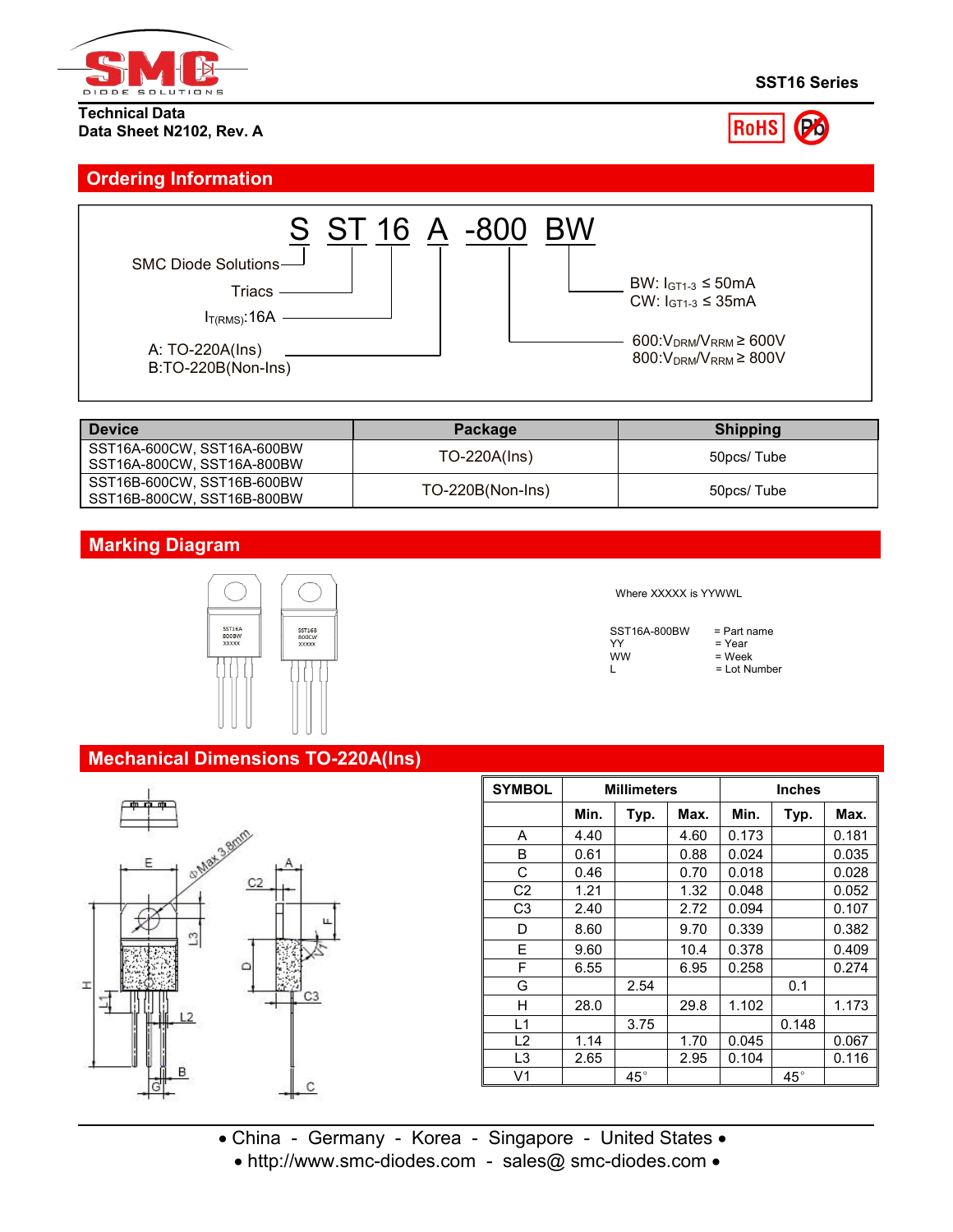



#### **Mechanical Dimensions TO-220B(Non-Ins)**



| <b>SYMBOL</b>  | <b>Millimeters</b> |              |      | <b>Inches</b> |              |       |
|----------------|--------------------|--------------|------|---------------|--------------|-------|
|                | Min.               | Typ.         | Max. | Min.          | Typ.         | Max.  |
| A              | 4.40               |              | 4.60 | 0.173         |              | 0.181 |
| B              | 0.61               |              | 0.88 | 0.024         |              | 0.035 |
| C              | 0.46               |              | 0.70 | 0.018         |              | 0.028 |
| C <sub>2</sub> | 1.21               |              | 1.32 | 0.048         |              | 0.052 |
| C <sub>3</sub> | 2.40               |              | 2.72 | 0.094         |              | 0.107 |
| D              | 8.60               |              | 9.70 | 0.339         |              | 0.382 |
| E              | 9.60               |              | 10.4 | 0.378         |              | 0.409 |
| F              | 6.20               |              | 6.60 | 0.244         |              | 0.260 |
| G              |                    | 2.54         |      |               | 0.1          |       |
| H              | 28.0               |              | 29.8 | 1.102         |              | 1.173 |
| L1             |                    | 3.75         |      |               | 0.148        |       |
| L2             | 1.14               |              | 1.70 | 0.045         |              | 0.067 |
| L <sub>3</sub> | 2.65               |              | 2.95 | 0.104         |              | 0.116 |
| V <sub>1</sub> |                    | $45^{\circ}$ |      |               | $45^{\circ}$ |       |

#### **Ratings and Characteristics Curves**

**FIG.1** Maximum power dissipation versus RMS on-state current



**FIG.3:** Surge peak on-state current versus number of cycles



#### **FIG.2:** RMS on-state current versus case temperature



**FIG.4:** On-state characteristics (maximum values)





• China - Germany - Korea - Singapore - United States • • http://www.smc-diodes.com - sales@ smc-diodes.com •